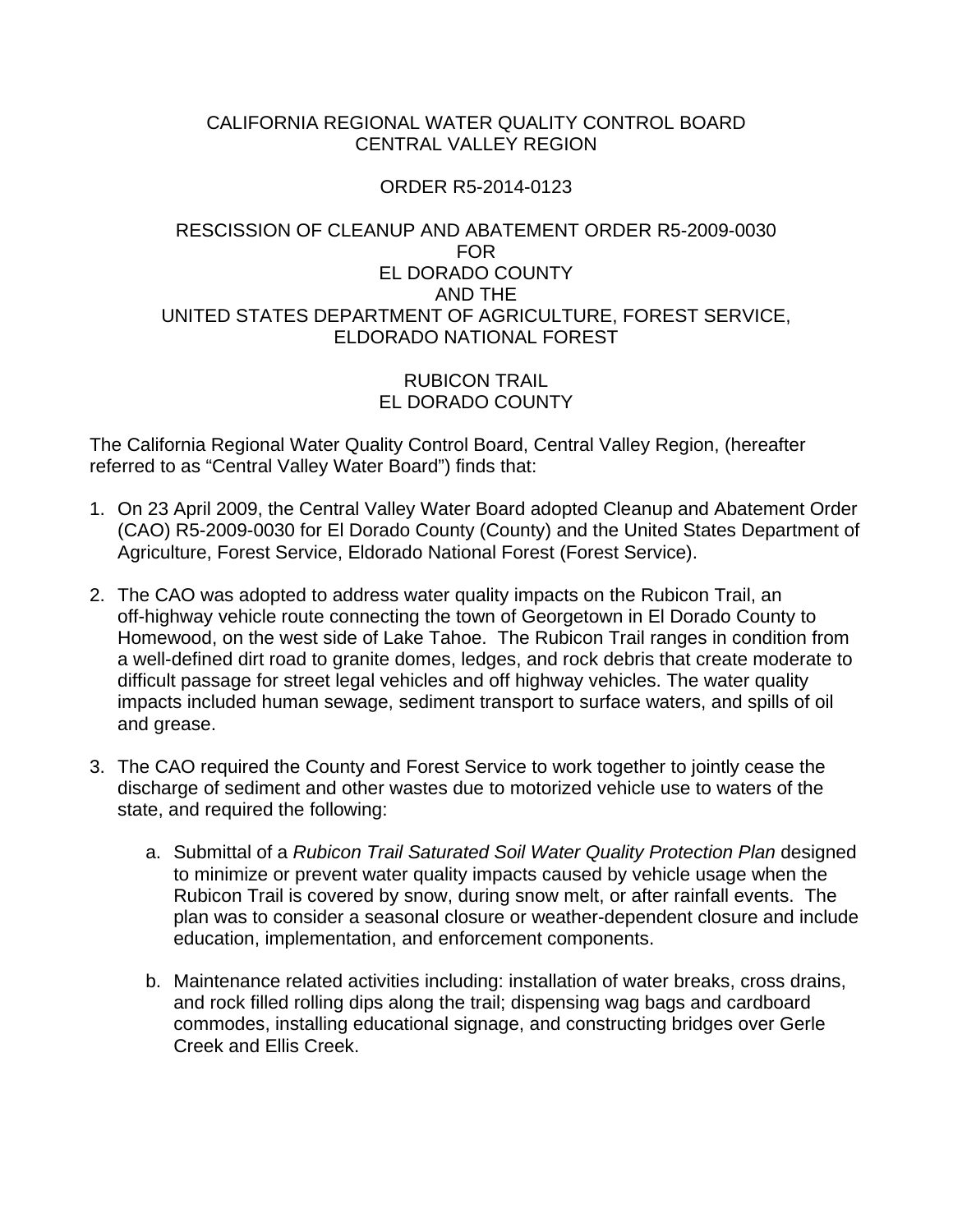- c. Submittal of a 2009 and a 2010 *Maintenance Training Plan* describing how the volunteers, County staff, and Forest Service staff will be trained to install the maintenance projects to appropriate specifications.
- d. Submittal of a *Long Term Management Plan for the Rubicon Trail* which was to include a definition of the County's and Forest Services' responsibilities with respect to the Rubicon Trail; the results of a Trail use count; an estimate of the number of people and vehicles that can use the Trail without adversely impacting water quality; a determination of the actual location of the Rubicon Trail; a strategy to address waste management along the Trail; procedures to enforce the use of spill kits; a discussion of law enforcement patrols; a discussion of the cost and funding sources to implement the Plan; and procedures for constructing and maintaining drainage features, stream crossings, and trail segments.
- e. Submittal of an *Annual Rubicon Trail Summary*
- 4. The CAO states that after three years of implementation of the *Long Term Management Plan*, Water Board staff shall evaluate whether the County and Forest Service have taken all reasonable steps to protect water quality and whether activities on the Rubicon Trail still impact, or threaten to impact, water quality. Water Board staff's review finds that, among other items, the following have been completed:
	- a. The County has submitted the documents required by the CAO;
	- b. To reduce the movement of sediment off the Trail, the County has closed alternate routes, reduced the rock size in Little Sluice, and installed over 475 BMPs (best management practices) which include rock fill, rock check crossing, rock ditches, corduroy, log barriers, rock barriers, etc. These BMPs are have been "adopted" by 14 different user groups who are monitoring their efficiency and conducting maintenance as necessary. The volunteers are recording their observations in a County-maintained database.
	- c. The County obtained several sources of funding in order to design and build bridges over Gerle Creek, Ellis Creek, and the FOTR crossing.
	- d. A vault toilet was constructed east of Ellis Creek, and eight portable toilets have been placed at other locations along the Trail. The toilets are serviced by the Rubicon Trail Foundation.
	- e. Spill kits and wag bags continue to be provided to Trail users from the Loon Lake Kiosk location. Although vehicles continue to spill oil, petroleum, and grease on the granite rocks, and the County and user groups clean up these spills using a solution that is designed to degrade petroleum products.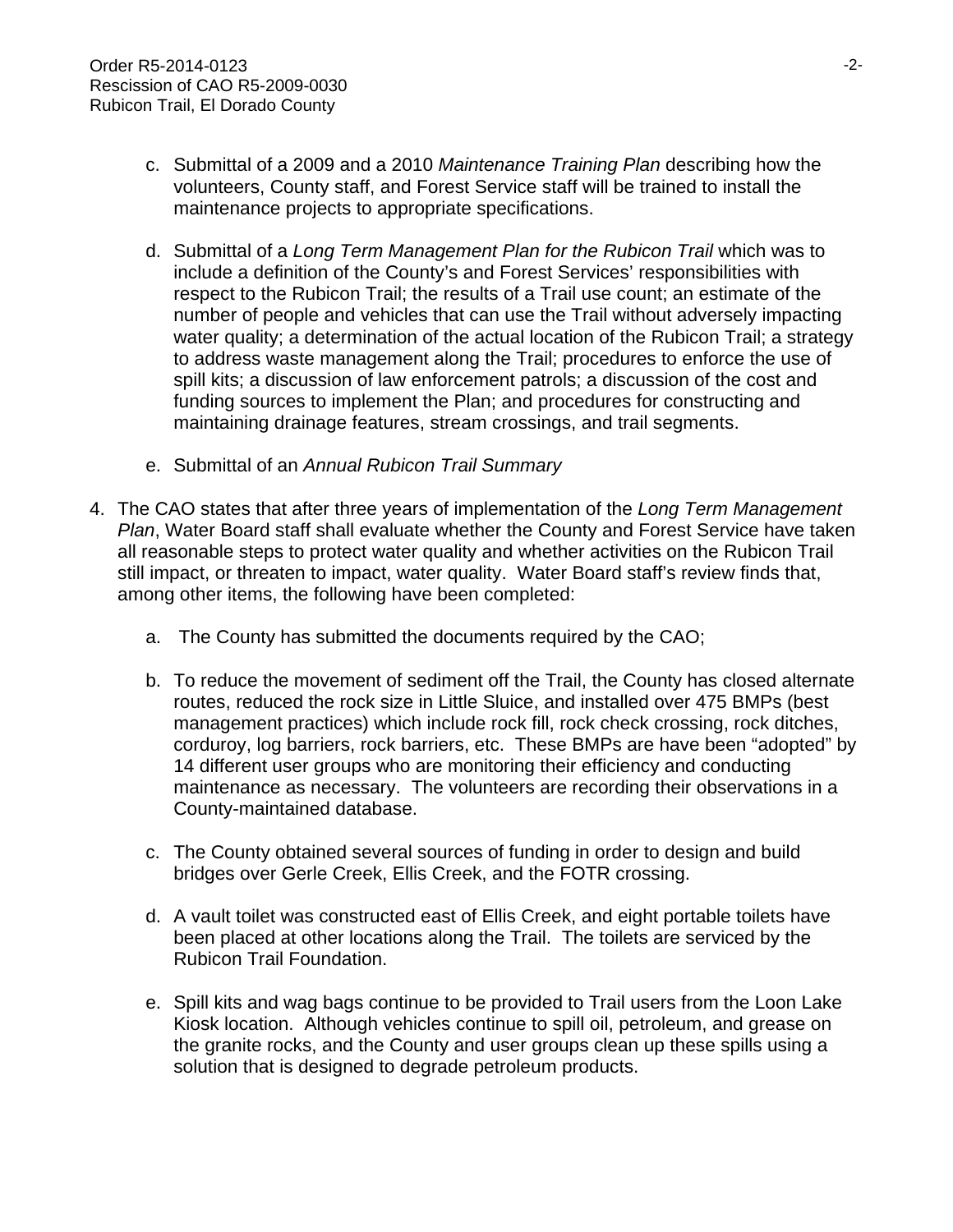- f. The El Dorado County Sheriff's Department and the State Parks law enforcement officers now patrol the trail on weekends and holidays.
- g. The County has enacted a comprehensive public outreach program, focusing on the "Four S's" which are sanitation, spills, sedimentation, and safety. In addition, the County implemented an Adopt A Trail program. The County has developed a website (http://www.edcgov.us/Government/Rubicon/Monitoring.aspx) on which it includes information about current trail conditions, monitoring, the oversight committee, safety, sanitation, spill, the sedimentation, and other topics.
- h. The Forest Service issued a Rubicon Trail easement to the County; the easement delegates responsibility to the County to maintenance, monitoring, and potential closures of the Trail.
- i. The County has implemented a winter monitoring program and has the ability to close the Rubicon Trail when conditions are such that vehicle traffic could cause sediment transport to surface waters (i.e., during snow melt). In 2014, the County closed the Trail for three periods, for a total of 34 days. The results of winter inspections are posted on the County's website.
- j. The location of the Rubicon Trail has been surveyed and the Trail location adopted by the El Dorado County Board of Supervisors on 26 January 2010. The County, along with user groups, developed trail markers, maps, and educational materials to inform the public of the trail location.
- 5. The County and Forest Service have completed all of the tasks in CAO R5-2009-0030. The County's *Saturated Soil Water Quality Protection Plan* contains reasonable steps to protect water quality and continuing implementation of that plan should minimize or eliminate future threatened impacts to water quality along the Rubicon Trail. Therefore, it is appropriate to rescind CAO R5-2009-0030.
- 6. The Central Valley Water Board has notified the Discharger and interested agencies and persons of its intent to rescind CAO R5-2009-0030 and has provided them with an opportunity for a public hearing and an opportunity for them to submit their written views and recommendations.
- 7. The Central Valley Water Board, in a public meeting, heard and considered all comments and evidence pertaining to this matter.